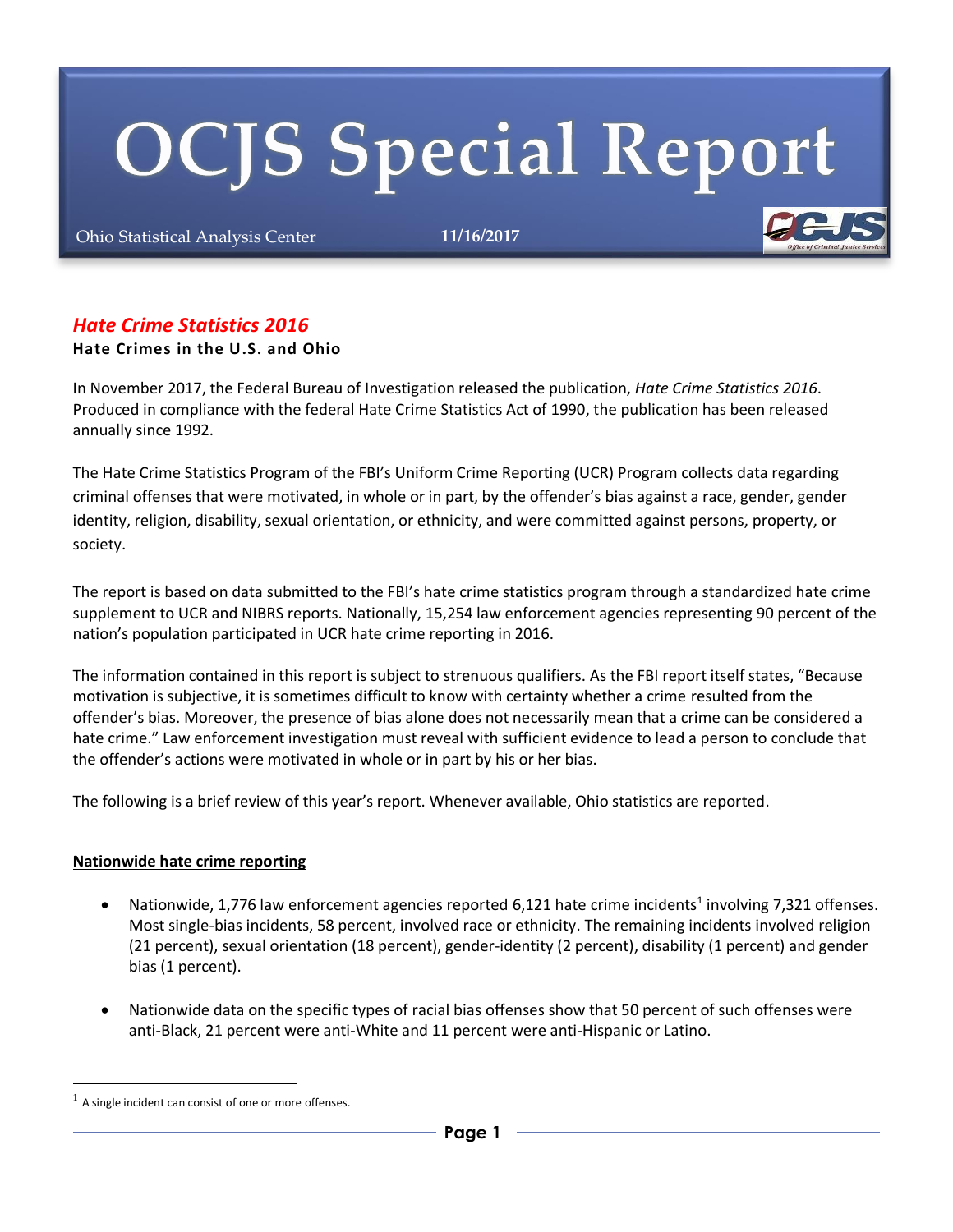- Nationwide data on the 1,538 religious bias offenses in 2016 show that 54 percent were anti-Jewish and 25 percent were anti-Islamic.
- Nationwide, 17 percent of hate crime offenses involved sexual orientation. Of those offenses, 63 percent were Anti-gay (male) bias, 22 percent were Anti-lesbian, gay, bisexual or transgender (Mixed Group) bias, 12 percent were Anti-lesbian bias, two percent were Anti-bisexual bias and two percent were antiheterosexual bias offenses. Seventy-two percent of gender bias offenses were anti-female.

| <b>Bias motivation</b>                                    | <b>Incidents</b> | <b>Offenses</b> | <b>Victims</b> |
|-----------------------------------------------------------|------------------|-----------------|----------------|
| <b>Total</b>                                              | 6,121            | 7,321           | 7,615          |
| <b>Single-Bias Incidents:</b>                             | 6,063            | 7,227           | 7,509          |
| Race/Ethnicity/Ancestry:                                  | 3,489            | 4,229           | 4,426          |
| Anti-White                                                | 720              | 876             | 909            |
| <b>Anti-Black or African American</b>                     | 1,739            | 2,122           | 2,220          |
| Anti-American Indian/Alaskan Native                       | 154              | 161             | 169            |
| Anti-Asian                                                | 113              | 131             | 137            |
| Anti-Native Hawaiian or Other Pacific Islander            | 9                | 9               | 9              |
| Anti-Multiple Races, Group                                | 136              | 178             | 190            |
| <b>Anti-Arab</b>                                          | 51               | 56              | 57             |
| <b>Anti-Hispanic or Latino</b>                            | 344              | 449             | 483            |
| Anti-Other Race/Ethnicity/Ancestry                        | 223              | 247             | 252            |
| <b>Religion:</b>                                          | 1,273            | 1,538           | 1,584          |
| Anti-Jewish                                               | 684              | 834             | 862            |
| Anti-Catholic                                             | 62               | 63              | 65             |
| <b>Anti-Protestant</b>                                    | 15               | 20              | 22             |
| Anti-Islamic (Muslim)                                     | 307              | 381             | 388            |
| <b>Anti-Other Religion</b>                                | 74               | 90              | 91             |
| Anti-Multiple Religions, Group                            | 34               | 48              | 48             |
| Anti-Mormon                                               | 7                | 8               | 8              |
| <b>Anti-Jehovah's Witness</b>                             | $\overline{2}$   | $\overline{3}$  | $\overline{3}$ |
| Anti-Eastern Orthodox (Russian, Greek, Other)             | $\overline{28}$  | 28              | 30             |
| <b>Anti-Other Christian</b>                               | 36               | 37              | 39             |
| Anti-Buddhist                                             | $\mathbf{1}$     | $\mathbf{1}$    | $\overline{1}$ |
| Anti-Hindu                                                | 10               | 12              | 12             |
| Anti-Sikh                                                 | $\overline{7}$   | $\overline{7}$  | $\overline{8}$ |
| Anti-Atheism/Agnosticism/etc.                             | $6\overline{6}$  | $\overline{6}$  | $\overline{7}$ |
| <b>Sexual Orientation:</b>                                | 1,076            | 1,218           | 1,255          |
| Anti-Gay (Male)                                           | 675              | 765             | 787            |
| Anti-Lesbian                                              | 124              | 141             | 147            |
| Anti-Lesbian, Gay, Bisexual, or Transgender (Mixed Group) | 234              | 262             | 271            |
| Anti-Heterosexual                                         | 20 <sup>o</sup>  | 23              | 23             |

### **2016 Nationwide Bias Motivation Hate Crime**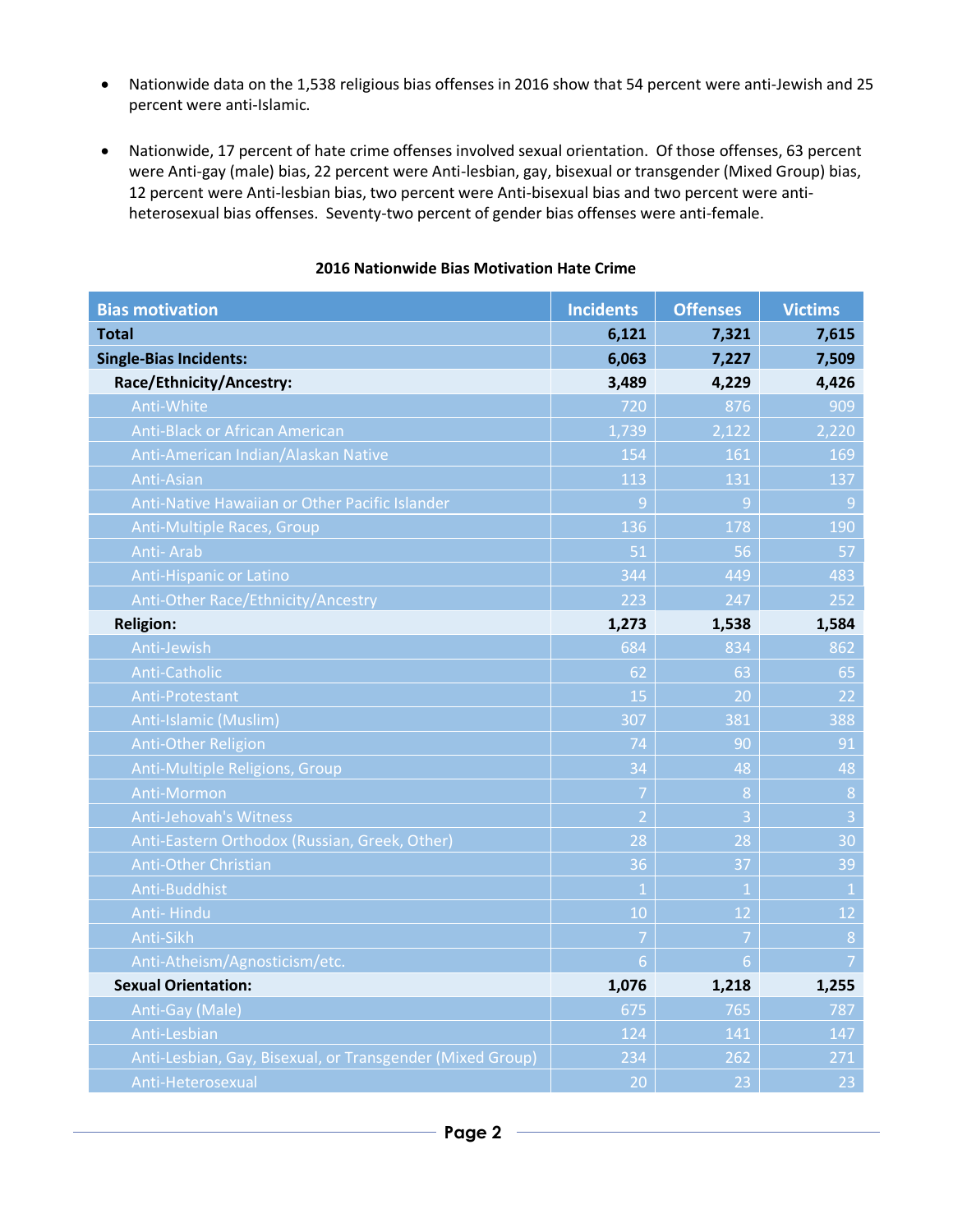| Anti-Bisexual                  | 23  | 27  | 27  |
|--------------------------------|-----|-----|-----|
| Disability:                    | 70  | 76  | 77  |
| Anti-Physical                  | 26  | 29  | 30  |
| Anti-Mental                    | 44  | 47  | 47  |
| Gender                         | 31  | 36  | 36  |
| Anti-Male                      | 7   | 10  | 10  |
| Anti-Female                    | 24  | 26  | 26  |
| <b>Gender Identity</b>         | 124 | 130 | 131 |
| Anti-Transgender               | 105 | 111 | 111 |
| Anti-Gender Non-Conforming     | 19  | 19  | 20  |
| <b>Multiple-Bias Incidents</b> | 58  | 94  | 106 |

 Nationwide, 64 percent of all hate crime offenses were crimes against persons. The majority of these offenses involved intimidation (45 percent), simple assault (36 percent) and aggravated assault (18 percent). There were 9 homicides and 24 rapes<sup>2</sup> reported as a result of a hate bias. Of the 34 percent of hate crimes committed against property, the overwhelming majority, 76 percent, involved destruction, damage, or vandalism.

#### **2016 Nationwide Hate Crime Offenses**

| <b>Offense type</b>                  | <b>Incidents</b> | <b>Offenses</b> | <b>Victims</b> |
|--------------------------------------|------------------|-----------------|----------------|
| <b>Total</b>                         | 6,121            | 7,321           | 7,615          |
| <b>Crimes against persons:</b>       | 3,765            | 4,720           | 4,720          |
| Murder and nonnegligent manslaughter | 5                | 9               | $\overline{9}$ |
| Rape (revised definition)            | 24               | 24              | 24             |
| Rape (legacy definition)             | $\overline{0}$   | $\Omega$        | $\overline{0}$ |
| Aggravated assault                   | 684              | 873             | 873            |
| Simple assault                       | 1,458            | 1,687           | 1,687          |
| Intimidation                         | 1,577            | 2,109           | 2,109          |
| Other                                | 17               | 18              | 18             |
| <b>Crimes against property:</b>      | 2,519            | 2,519           | 2,813          |
| Robbery                              | 134              | 134             | 163            |
| <b>Burglary</b>                      | 123              | 123             | 138            |
| Larceny-theft                        | 231              | 231             | 253            |
| Motor vehicle theft                  | 20               | 20              | 21             |
| Arson                                | 39               | 39              | 51             |
| Destruction/damage/vandalism         | 1,913            | 1,913           | 2,122          |
| Other                                | 59               | 59              | 65             |
| <b>Crimes against society</b>        | 82               | 82              | 82             |

<sup>&</sup>lt;sup>2</sup>All 24 rapes were submitted under the UCR Programs revised definition of rape. Rape is now defined as the penetration, no matter how slight, of the vagina or anus with any body part or object, or oral penetration by a sex organ of another person**,** without the consent of the victim. The revised definition expands rape to include both male and female victims and offenders, and reflects the various forms of sexual penetration understood to be rape, especially non-consenting acts of sodomy, and sexual assaults with objects.

-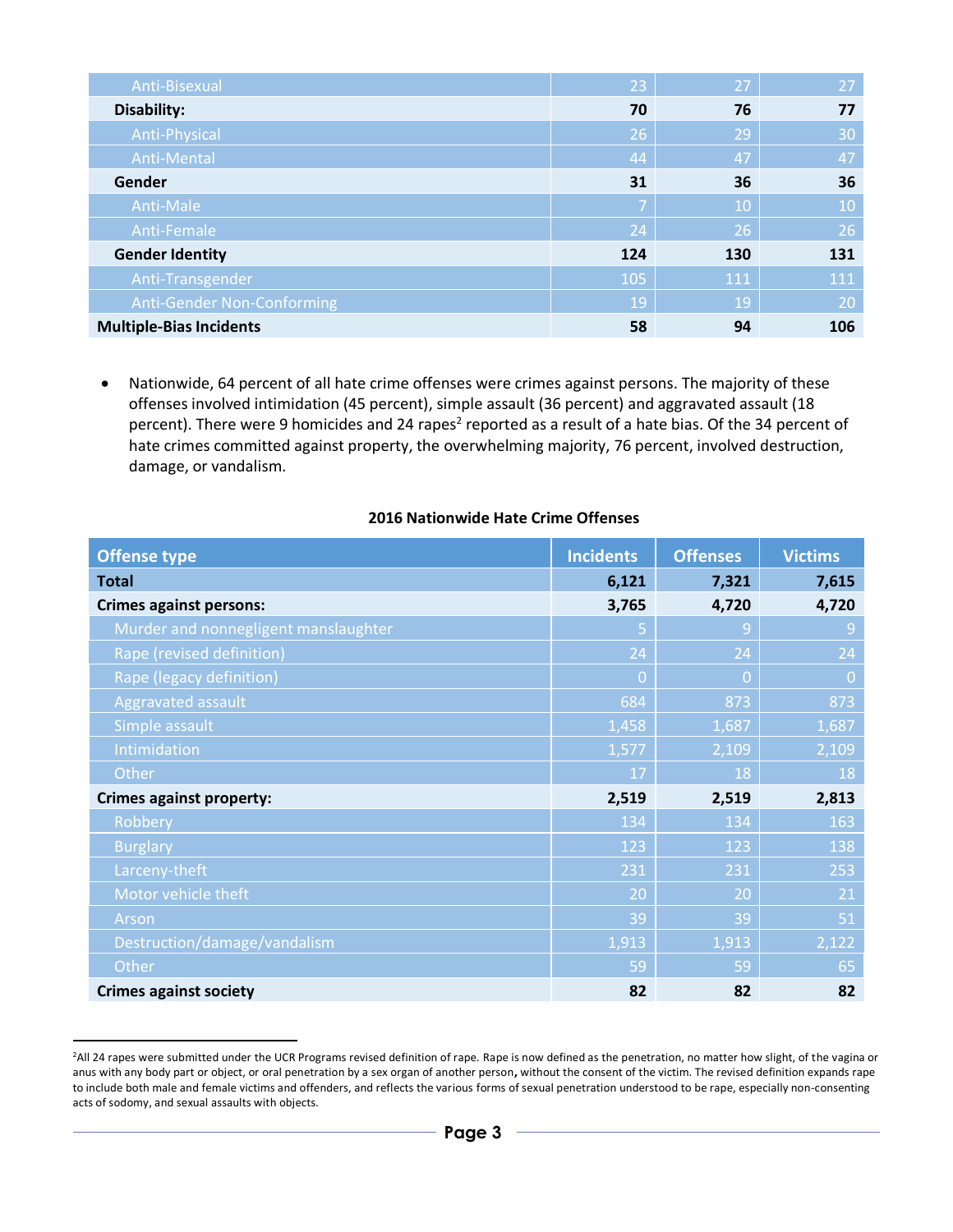### **Ohio hate crime reporting**

- The Ohio hate crime rate of 4.6 incidents per 100,000 population is higher than the national average of 2.1 incidents per 100,000 population.
- In Ohio, 562 law enforcement agencies submitted the hate crime supplement in 2016.
	- o Of the 562 Ohio law enforcement agencies who submitted the hate crime supplement in 2016, 115 agencies reported a total of 442 hate crime incidents, and 447 agencies reported zero hate crime incidents.
- In Ohio, 76 percent of bias incidents were related to race/ethnicity/ancestry, 14 percent were related to sexual orientation, 8 percent were related to religion, two percent was related to disability and less than one percent was related to gender and gender identity.

## **2016 Incidents per Bias Motivation Hate Crime**

| <b>Number of Incidents per bias Motivation</b> |                         |          |                                     |                   |        |                           |              |
|------------------------------------------------|-------------------------|----------|-------------------------------------|-------------------|--------|---------------------------|--------------|
|                                                | Race/Ethnicity/Ancestry | Religion | <b>Sexual</b><br><b>Orientation</b> | <b>Disability</b> | Gender | Gender<br><b>Identity</b> | <b>Total</b> |
| <b>Ohio</b>                                    | 336                     | 35       | 60                                  | q                 |        |                           | 442          |